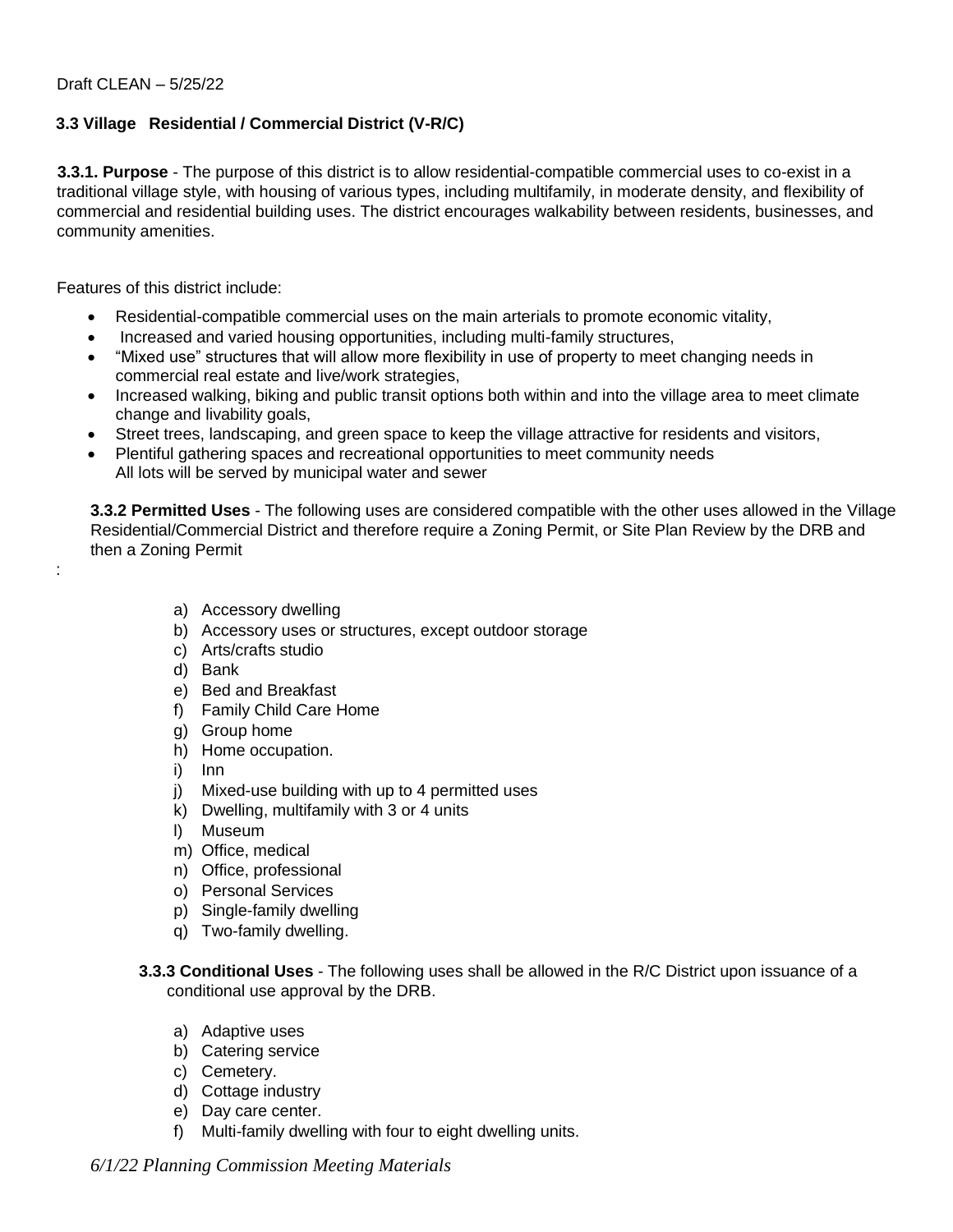- g) Educational facility
- h) Fitness facility
- i) Funeral parlor.
- j) Health care services
- k) Inn
- l) Laundromat
- m) Light manufacturing
- n) Mixed- or multi-use building with up to 4 permitted or conditional uses
- o) Pharmacy
- p) Powered Vehicle and/or Machinery Service
- q) Recreation facility
- r) Religious use
- s) Restaurant, standard.
- t) Retail sales.
- u) Retirement community.
- v) State- or community-owned and operated facilities
- w) Supported housing
- x) Veterinary Clinics

## **3.3.4 Dimensional Requirements**

- a) **Minimum Lot Size** 1/4 acre (10,890 square feet)
- b) **Maximum residential density –** 1/8 acre (5,445 square feet) per dwelling unit
- c) **Lot Dimensions** Each lot must contain a point from which a circle with a radius of 25 feet can be inscribed within the boundary of the lot.
- d) **Lot Frontage** No lot having frontage on a public or private road shall have less than 75 feet of continuous uninterrupted length of said frontage or the lot must have access to a public or private road with approval by the DRB pursuant to Sections 4.2 and 4.3.
- e) **Maximum Lot Coverage** 60 percent
- f) **Height** The height of any structure shall not exceed 35 feet, except as provided in Section 6.6.
- g) **Front Yard Setback**
	- i. Principal structure 10 feet
	- ii. Accessory structure No closer to the front lot line than 10 feet behind the front of the principal structure
- h) **Side Yard Setback** 10 feet
- i) **Rear Yard Setback** 10 feet

**3.3.5 District Specific Development Standards** - These standards are intended to ensure compatibility between residential and commercial uses and retain a traditional mixed-use village appearance. The standards shall apply to all new construction and significantly remodeled exteriors of existing structures, with the exception of single-family dwelling or two-family dwelling uses.

## a) **Site Design Standards**

- i. Landscaping and/or screening shall be required to shield from view all outdoor storage, including bulk and waste containers, utilities and mechanicals, parking and loading areas and any other storage structures or uses that are not contained within buildings.
- ii. Vegetated front setbacks that include trees will be preferred
- iii. There shall be one EV-ready parking space for any lot that has more than 6 parking spaces.
- b) **Building Design Standards.** All new, or significantly remodeled exteriors of existing structures, with the exception of single-or two-family dwellings, shall have the following design features:
	- i. Buildings and roofs shall be oriented to be solar ready, and to allow for rooftop solar panels